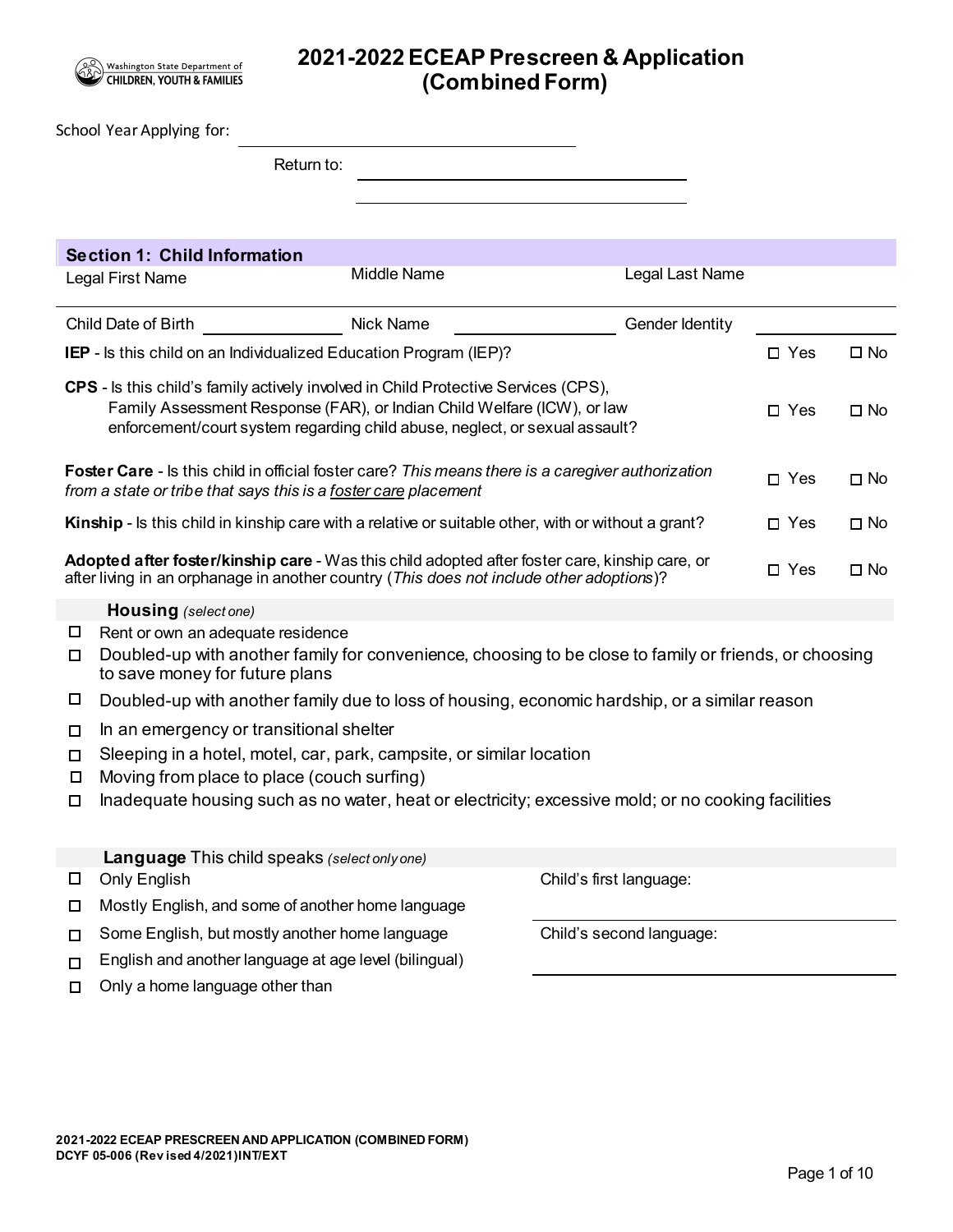| Is this child Hispanic/Latino? $\Box$ Yes $\Box$ No |                                    |                                 |  |  |  |  |
|-----------------------------------------------------|------------------------------------|---------------------------------|--|--|--|--|
| $\Box$ Argentinian                                  | $\Box$ Guatemalan                  | $\Box$ Puerto Rican             |  |  |  |  |
| $\Box$ Bolivian                                     | $\Box$ Honduran                    | $\Box$ Salvadoran               |  |  |  |  |
| $\Box$ Chilean                                      | $\Box$ Mexican or Mexican-American | $\Box$ Spanish                  |  |  |  |  |
| $\Box$ Colombian                                    | (Chicano)                          | $\Box$ Uruguayan                |  |  |  |  |
| $\Box$ Costa Rican                                  | $\Box$ Nicaraguan                  | $\Box$ Venezuelan               |  |  |  |  |
| $\Box$ Cuban                                        | $\Box$ Panamanian                  | $\Box$ Latin American           |  |  |  |  |
| $\Box$ Dominican                                    | $\Box$ Peruvian                    | $\Box$ Other Hispanic or Latino |  |  |  |  |
| $\Box$ Ecuatorian (Ecuadorian)                      |                                    |                                 |  |  |  |  |

## **What race(s) do you consider this child?** *(Check all that apply)*

| White                            | American Indian                                       | Native Hawaiian or Other                   |
|----------------------------------|-------------------------------------------------------|--------------------------------------------|
| <b>Black or African American</b> | Chehalis                                              | <b>Pacific Islander</b>                    |
| <b>∆Alaska Native</b>            | Chinook                                               |                                            |
| $\Box$ Aleut (Unangan)           | Colville<br>$\Box$                                    | $\Box$ Fijian                              |
|                                  | Cowlitz                                               | Guamanian<br>П                             |
| $\Box$ Alutiiq                   | Duwamish                                              | Kosraean<br>$\blacksquare$                 |
| $\Box$ Athabaskan                | Hoh                                                   | Mariana Islander                           |
| $\Box$ Eskimo (Inupiag or Yupik) | Jamestown                                             | Marshall Islander                          |
| $\square$ Eyak                   | Kalispel                                              | Melanesian                                 |
| $\Box$ Haida                     | Kikiallus<br>IJ                                       | $\Box$ Micronesian                         |
| $\Box$ Tlingit                   | Lower Elwha<br>$\blacksquare$                         | Native Hawaiian                            |
| $\Box$ Tsimshian                 | Lummi                                                 | Palauan<br>$\perp$                         |
|                                  | Makah<br>Muckleshoot                                  | Papua New Guinean                          |
| <b>Other Alaska Native</b>       |                                                       | $\Box$ Ponapean (Pohnpeian)                |
|                                  | Nisqually<br>$\mathbf{I}$<br>Nooksack<br>$\mathbf{I}$ | $\Box$ Samoan<br>Solomon Islander          |
| Asian                            |                                                       |                                            |
| $\Box$ Asian Indian              | Port Gamble Klallam                                   | Tahitian<br>Tarawa Islander                |
| Bangladeshi                      | Puyallup<br>Quileute                                  | Tokelauan                                  |
| $\Box$ Bhutanese                 | Quinault                                              |                                            |
| <b>Burmese</b>                   | Samish                                                | $\Box$ Tongan<br>$\Box$ Trukese (Chuukese) |
| Cambodian/                       | Sauk-Suiattle                                         | $\Box$ Vanuatuan/New Hebrides              |
| Kampuchean                       | Shoalwater                                            | $\Box$ Yapese                              |
| $\Box$ Chinese                   | Skokomish                                             | <b>Other Pacific Islander</b>              |
| $\Box$ Filipino                  | Snohomish                                             |                                            |
| $\Box$ Hmong                     | Snoqualmie                                            |                                            |
| $\Box$ Indonesian                | Snoqualmoo                                            |                                            |
| Japanese                         | Spokane                                               |                                            |
| Korean                           | Squaxin Island                                        |                                            |
| $\Box$ Laotian                   | Steilacoom                                            |                                            |
| $\Box$ Madagascar                | Stillaguamish                                         |                                            |
| $\Box$ Malayan                   | Suquamish                                             |                                            |
| $\Box$ Maldivian                 | Swinomish                                             |                                            |
| Mongolian                        | Tulalip                                               |                                            |
| $\Box$ Nepali                    | <b>Upper Skagit</b>                                   |                                            |
| $\Box$ Pakistani                 | П<br>Yakama                                           |                                            |
| Singaporean<br>Sri Lankan        | Other American Indian                                 |                                            |
|                                  |                                                       |                                            |
| Taiwanese<br>$\square$ Thai      |                                                       |                                            |
| Vietnamese                       |                                                       |                                            |
|                                  |                                                       |                                            |
| <b>Other Asian</b>               |                                                       |                                            |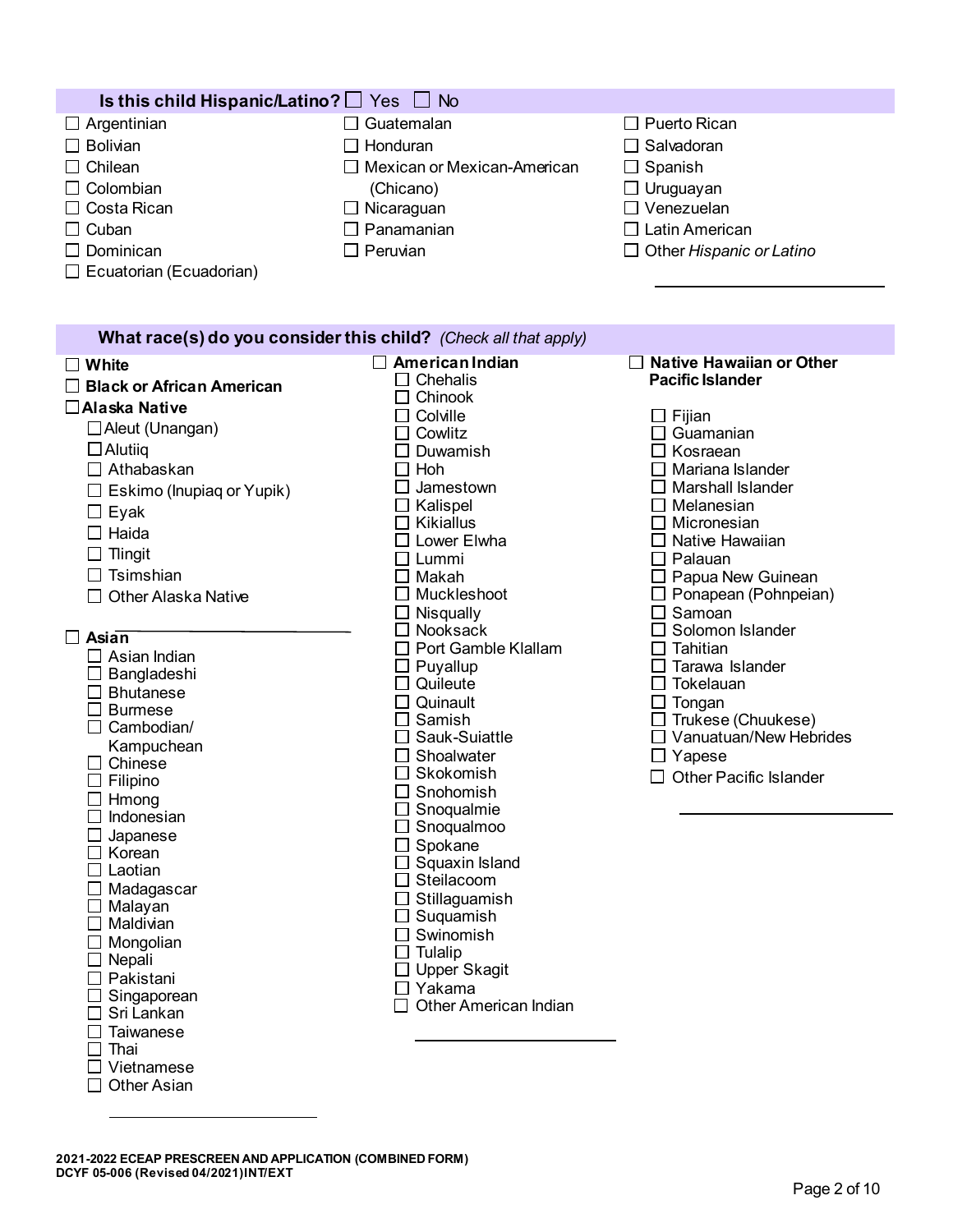#### **Section 2: Household Members**

*Please list everyone living in the household who may be counted in family size*.

For families temporarily living with relatives or others, do not list the hosts.

For families with two households when there is joint custody with no primary parent and no child support:

- Enter the household members for both households in the graph below.
- Mark members of the second household.
- Then, answer the questions about financial support and relationships*.*

#### *Staff will use this information to calculate family size to determine federal poverty level.*

| <b>First Name</b>   | Last Name | <b>Birthdate</b> | Relationship<br>to ECEAP<br>Child | Does the ECEAP<br>child's parent or<br>guardian financially<br>support this person?*<br>See note below for<br>people age 19 or<br>older. | Is this person<br>related to the<br><b>ECEAP child's</b><br>parent/guardian by<br>blood, marriage, or<br>adoption? |
|---------------------|-----------|------------------|-----------------------------------|------------------------------------------------------------------------------------------------------------------------------------------|--------------------------------------------------------------------------------------------------------------------|
| <b>ECEAP Child:</b> |           |                  | <b>ECEAP Child</b>                | Yes                                                                                                                                      | Yes                                                                                                                |
| Parent/Guardian:    |           |                  |                                   | Yes                                                                                                                                      | Yes                                                                                                                |
| Parent/Guardian:    |           |                  |                                   | Yes                                                                                                                                      | Yes                                                                                                                |
|                     |           |                  |                                   |                                                                                                                                          |                                                                                                                    |
|                     |           |                  |                                   |                                                                                                                                          |                                                                                                                    |
|                     |           |                  |                                   |                                                                                                                                          |                                                                                                                    |
|                     |           |                  |                                   |                                                                                                                                          |                                                                                                                    |
|                     |           |                  |                                   |                                                                                                                                          |                                                                                                                    |
|                     |           |                  |                                   |                                                                                                                                          |                                                                                                                    |
|                     |           |                  |                                   |                                                                                                                                          |                                                                                                                    |
|                     |           |                  |                                   |                                                                                                                                          |                                                                                                                    |

\**Answer No for a person age 19 or older who has earned or unearned income that covers more than half of their expenses. Answer Yes if the ECEAP child's parents pay more than half of their expenses.*

#### **For staff use only**:

Family size for FPL chart

For children in foster care, kinship, or adopted after foster/kinship care or living in an orphanage in another country, count family size as 1. For all others, count people with Yes for both questions above.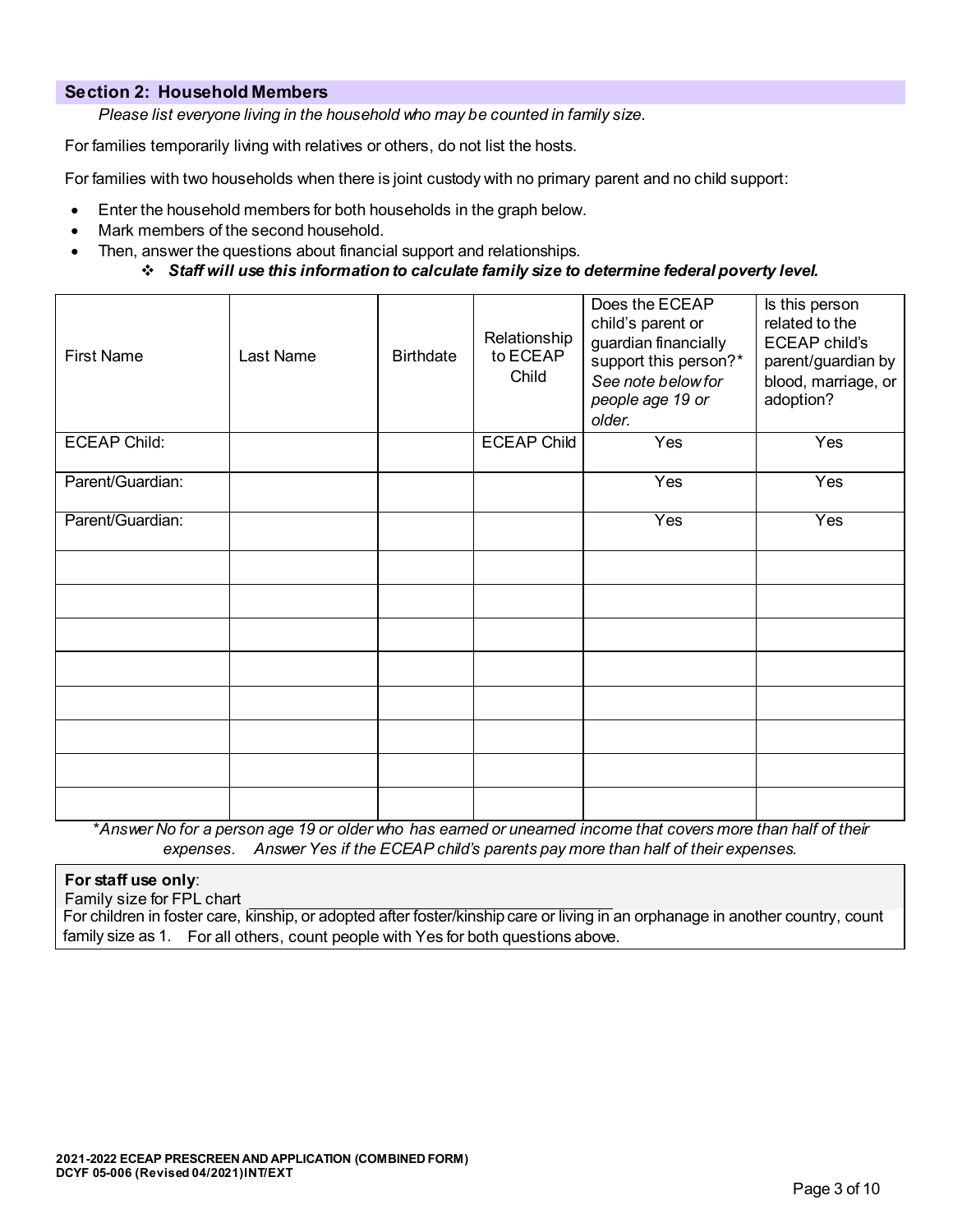| Contact 1:                                                                                                                                                                                                                                                                                        | Relationship to Child:                                                                                                             |                                        |              |                   |  |  |
|---------------------------------------------------------------------------------------------------------------------------------------------------------------------------------------------------------------------------------------------------------------------------------------------------|------------------------------------------------------------------------------------------------------------------------------------|----------------------------------------|--------------|-------------------|--|--|
|                                                                                                                                                                                                                                                                                                   | Do you need an interpreter to communicate with English speakers?                                                                   |                                        |              |                   |  |  |
| Parent/Guardian Birth Date:                                                                                                                                                                                                                                                                       | $\Box$ No<br>$\Box$ Yes                                                                                                            |                                        |              |                   |  |  |
|                                                                                                                                                                                                                                                                                                   |                                                                                                                                    | If yes, what language(s) do you speak? |              |                   |  |  |
| <b>Physical Address</b>                                                                                                                                                                                                                                                                           | <b>Apt Number</b>                                                                                                                  | City                                   | <b>State</b> | Zip               |  |  |
| <b>Mailing Address</b>                                                                                                                                                                                                                                                                            | <b>Apt Number</b>                                                                                                                  | City                                   | <b>State</b> | Zip               |  |  |
| Email                                                                                                                                                                                                                                                                                             | Phone                                                                                                                              | <b>Alternate Phone</b>                 |              |                   |  |  |
| <b>Contact 2:</b>                                                                                                                                                                                                                                                                                 | Relationship to Child:                                                                                                             |                                        |              |                   |  |  |
| Parent/Guardian Birth Date:                                                                                                                                                                                                                                                                       |                                                                                                                                    |                                        |              |                   |  |  |
| <b>Contact 3:</b>                                                                                                                                                                                                                                                                                 | Relationship to Child:                                                                                                             |                                        |              |                   |  |  |
| Parent/Guardian Birth Date:                                                                                                                                                                                                                                                                       |                                                                                                                                    |                                        |              |                   |  |  |
| Contact 4:                                                                                                                                                                                                                                                                                        | Relationship to Child:                                                                                                             |                                        |              |                   |  |  |
| Parent/Guardian Birth Date:                                                                                                                                                                                                                                                                       |                                                                                                                                    |                                        |              |                   |  |  |
| $\Box$ Two parents/guardians in two households<br>If this is checked, answer these questions to determine which parents' income is counted for ECEAP eligibility.<br>Does one household have primary legal custody?<br>If yes, which parent has primary custody?<br>Spouse of this parent, if any |                                                                                                                                    | $\Box$ Yes<br>$\Box$ No                |              | Skip to section 5 |  |  |
| If no, ECEAP will count the income from the legal parent/guardian for each household. Do not include<br>their spouses. Enter the legal parents' names here:                                                                                                                                       |                                                                                                                                    |                                        |              |                   |  |  |
| Household 1:                                                                                                                                                                                                                                                                                      |                                                                                                                                    | Household 2:                           |              |                   |  |  |
| Household 2:                                                                                                                                                                                                                                                                                      | Relationship to Child:                                                                                                             |                                        |              |                   |  |  |
| Parent's Birth Date:                                                                                                                                                                                                                                                                              | Do you need an interpreter to communicate with English speakers?<br>$\Box$ Yes $\Box$ No<br>If yes, what language(s) do you speak? |                                        |              |                   |  |  |
| <b>Physical Address</b>                                                                                                                                                                                                                                                                           | Apt Number                                                                                                                         | City                                   | State        | Zip               |  |  |
| <b>Mailing Address</b>                                                                                                                                                                                                                                                                            | <b>Apt Number</b>                                                                                                                  | City                                   | <b>State</b> | Zip               |  |  |
| Email                                                                                                                                                                                                                                                                                             | Phone                                                                                                                              | <b>Alternate Phone</b>                 |              |                   |  |  |

**Section 3: Family Contact Information**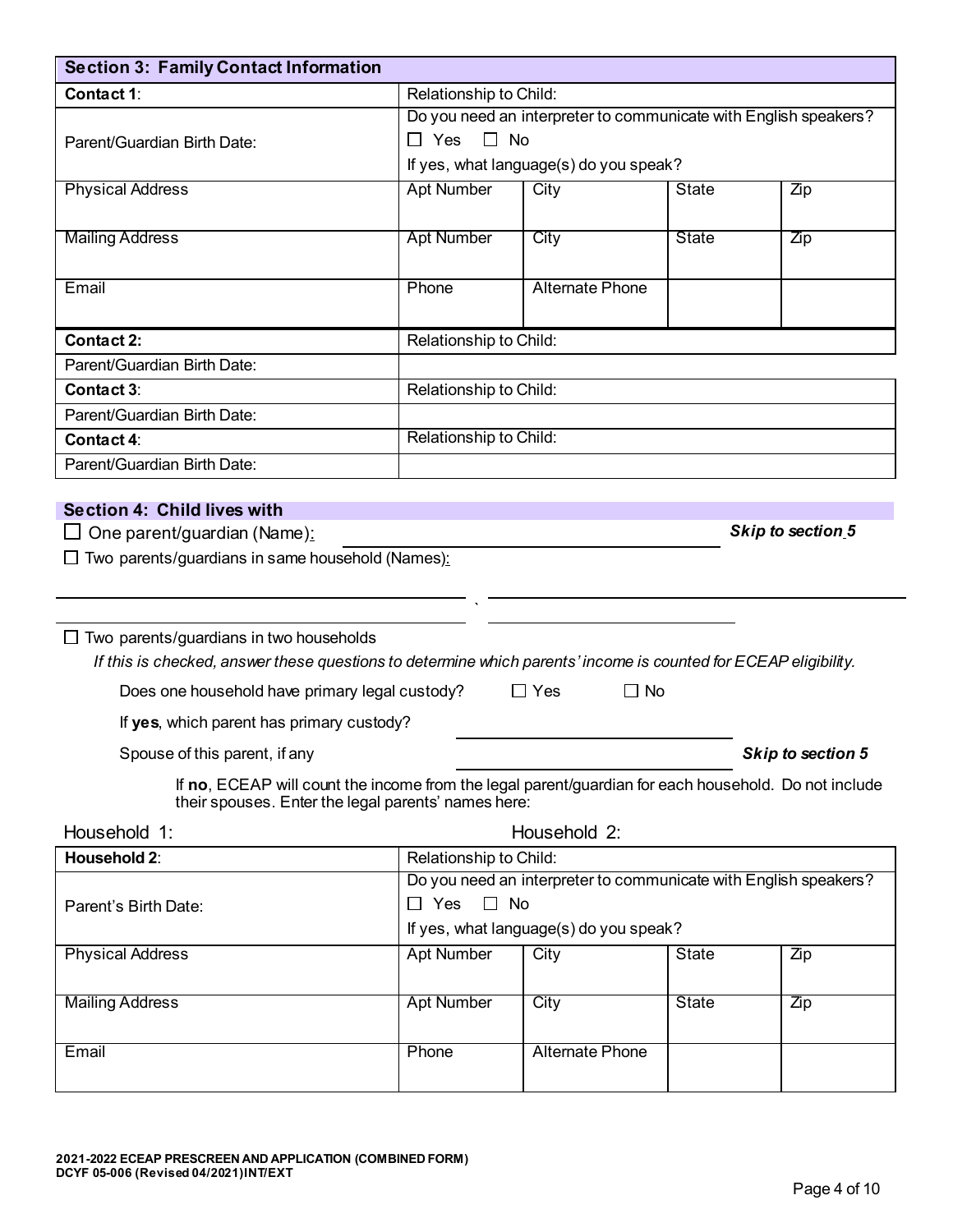#### **Section 5: Parent Employment, Training, and Other Activities**

Answer the following questions for each parent/guardian listed in question #3.

Do not count the same hours in more than one category. For example:

- Do not count the same hours of the week in both employment and WorkFirst.
- Do not count the same CPS child care hours separately for two parents

|                                                                                                  | Parent/Guardian#1 |                     | Parent/Guardian#2   |                            |
|--------------------------------------------------------------------------------------------------|-------------------|---------------------|---------------------|----------------------------|
|                                                                                                  | Name:             |                     | Name:               |                            |
| Employed?                                                                                        | Yes               | <b>No</b>           | Yes                 | <b>No</b>                  |
| If yes, average paid hours per week<br>a.                                                        |                   |                     |                     |                            |
| If yes, enter employer name (don't enter unknown or N/A)<br>b.                                   |                   |                     |                     |                            |
| If yes, enter employer phone number or email<br>c.                                               |                   |                     |                     |                            |
| In school or job training?                                                                       | Yes<br>П          | <b>No</b><br>$\Box$ | Yes<br>П            | No<br>П                    |
| If yes, class hours per week<br>a.                                                               |                   |                     |                     |                            |
| If yes, study hours per week (maximum 10)<br>b.                                                  |                   |                     |                     |                            |
| If yes, enter name of school or training organization.<br>c.                                     |                   |                     |                     |                            |
| If yes, enter goal or major.<br>d.                                                               |                   |                     |                     |                            |
| Travel between child care and work/school?                                                       | Yes               | <b>No</b>           | Yes<br>П            | No<br>П                    |
| If yes, hours per week (maximum 10)<br>a.                                                        |                   |                     |                     |                            |
| CPS/FAR/ICW child care hours not counted above?                                                  | Yes               | <b>No</b>           | Yes<br>$\mathsf{L}$ | <b>No</b><br>$\mathcal{L}$ |
| Additional hours per week of child care approved by CPS<br>а.                                    |                   |                     |                     |                            |
| Approved WorkFirst hours not counted above?                                                      | Yes               | No                  | Yes<br>$\mathbf{I}$ | No<br>$\sim$               |
| If yes, name of activity.<br>a.                                                                  |                   |                     |                     |                            |
| If yes, total hours per week<br>b.                                                               |                   |                     |                     |                            |
| Disabled parent unable to work and unable to care for the child<br>while the other parent works? | Yes<br>П          | <b>No</b>           | $\Box$ Yes          | <b>No</b><br>$\Box$        |
| If either parent has more than 55 hours total per week, explain:                                 |                   |                     |                     |                            |

| Section 6: How did you find out about ECEAP |                                                                                                    |  |  |
|---------------------------------------------|----------------------------------------------------------------------------------------------------|--|--|
|                                             | $\Box$ DCYF website $\Box$ Community event $\Box$ Flyer $\Box$ ECEAP employee $\Box$ Word of mouth |  |  |
| $\Box$ Caseworker $\Box$ Media              | $\Box$ Community agency - Name of agency:                                                          |  |  |
| $\Box$ Other                                |                                                                                                    |  |  |
|                                             |                                                                                                    |  |  |

#### **Section 7: Survey for Statewide Planning**

If you could choose the length of day for your child's preschool, which is best for your child and family? *Please note, these options may not all be available in your community this year.* 

- $\Box$  Part Day about three hours, three or four days a week.
- $\Box$  School Day about six hours, four or five days a week.
- $\Box$  Working Day available all day, all year, like a child care center.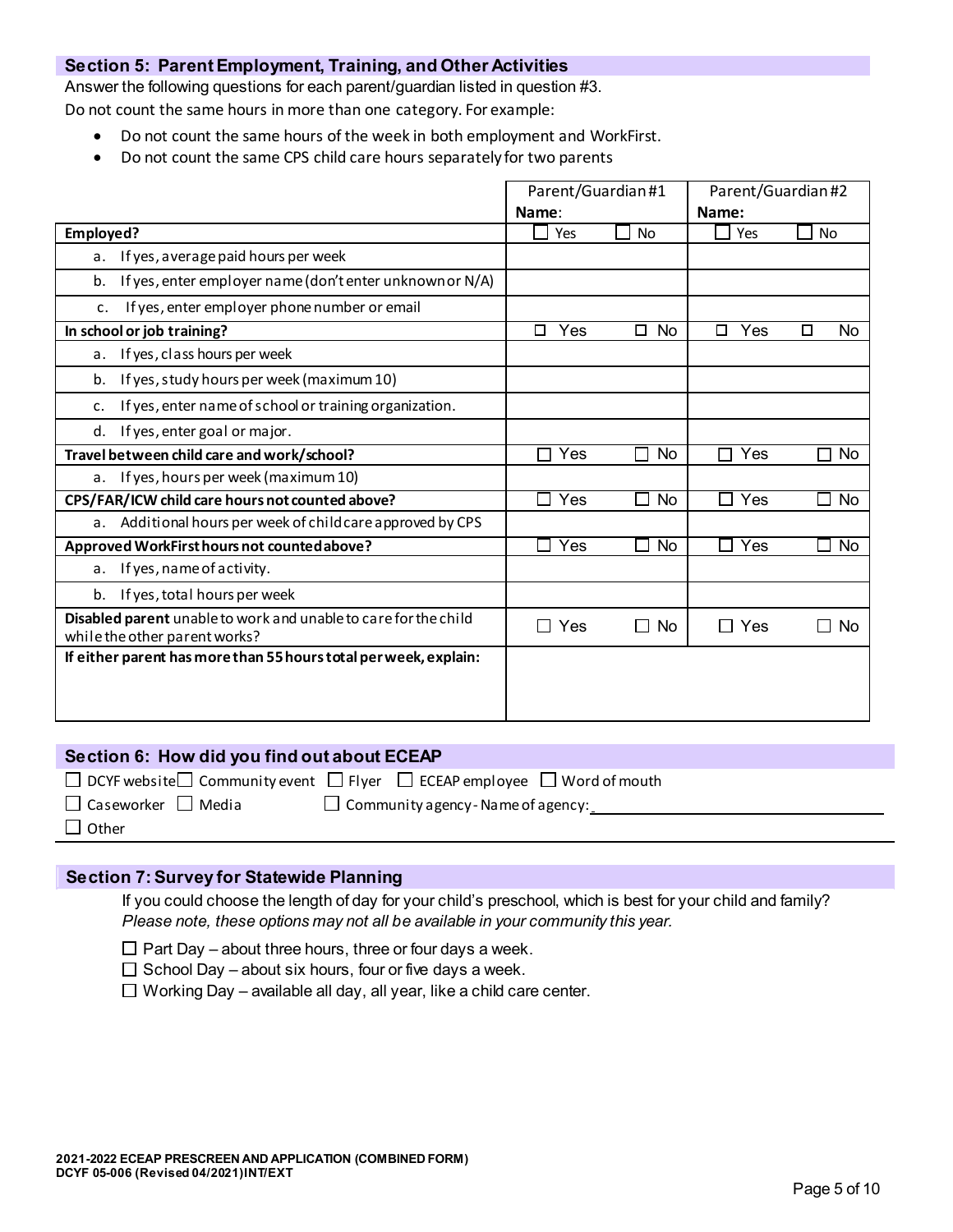#### **Section 8: Household Situation**

- Does your household receive subsidized housing, such as a housing voucher or cash assistance for housing?  $\Box$  Yes  $\Box$  No
- Does your household currently receive a Working Connections child care subsidy for this child?  $\Box$  Yes  $\Box$  No

#### **Section 9: Income Received by Child's Parent(s) or Guardian(s)**

For children in foster care, kinship care, or adopted after foster or kinship care, fill in this box and *skip to Section 10*

- Monthly grant or payment for foster care, kinship care, or adoption support \$
- Number of children covered by this grant or payment
- Case number or Client ID number, if any:
- Payment source (check):  $\Box$  DSHS  $\Box$  SSI  $\Box$  Tribe  $\Box$  Other

Did you receive income during the last calendar year or during the previous 12 months?  $\Box$  Yes  $\Box$  No

If no, provide the reason there is no income and explain how basic needs are met:

#### **Enter all family income for one year in the chart below.**

| Person(s)       | <b>Type</b>                                                                                                      | Weekly | # of Weeks      | <b>Monthly</b> | # of Months     | Annual |
|-----------------|------------------------------------------------------------------------------------------------------------------|--------|-----------------|----------------|-----------------|--------|
| with Income     |                                                                                                                  | Amount | <b>Received</b> | Amount         | <b>Received</b> | Amount |
|                 | $W-2$                                                                                                            |        |                 |                |                 | \$     |
|                 | $W-2$                                                                                                            |        |                 |                |                 | \$     |
|                 | Tax return (1040) or IRS transcript                                                                              |        |                 |                |                 | \$     |
|                 | Tax return (1040) or IRS transcript                                                                              |        |                 |                |                 | \$     |
|                 | Pay stubs for 12 months                                                                                          |        |                 |                |                 | \$     |
|                 | Pay stubs for 12 months                                                                                          |        |                 |                |                 | \$     |
|                 | Child Support received, if required by a<br>child support order                                                  |        |                 | \$             |                 | \$     |
|                 | Disability income, including SSI                                                                                 |        |                 | \$             |                 | \$     |
|                 | Military Leave & Earnings Statement<br>(LES). Count all pay and allowances<br>except BAH, BAS, FSH, and HFP/IDP. |        |                 | \$             |                 | \$     |
|                 | Self-employment net income                                                                                       |        |                 |                |                 | \$     |
|                 | Social Security or other retirement<br>benefits                                                                  |        |                 | \$             |                 | \$     |
|                 | <b>TANF</b> cash assistance                                                                                      |        |                 | \$             |                 | \$     |
|                 | <b>Unemployment</b>                                                                                              | \$     |                 |                |                 | \$     |
|                 | <b>Workers Compensation (L&amp;I)</b>                                                                            | \$     |                 |                |                 | \$     |
|                 | Tribal income (taxable)                                                                                          |        |                 |                |                 | \$     |
|                 | Other income not classified above                                                                                |        |                 | \$             |                 | \$     |
|                 |                                                                                                                  |        |                 | \$             |                 | \$     |
| <b>Subtract</b> | Child support paid to another household, if<br>required by a legally-binding child support<br>order              |        |                 | \$             |                 | \$     |

#### $S$ elect either:  $\Box$  Previous calendar year  $\Box$  Previous 12 months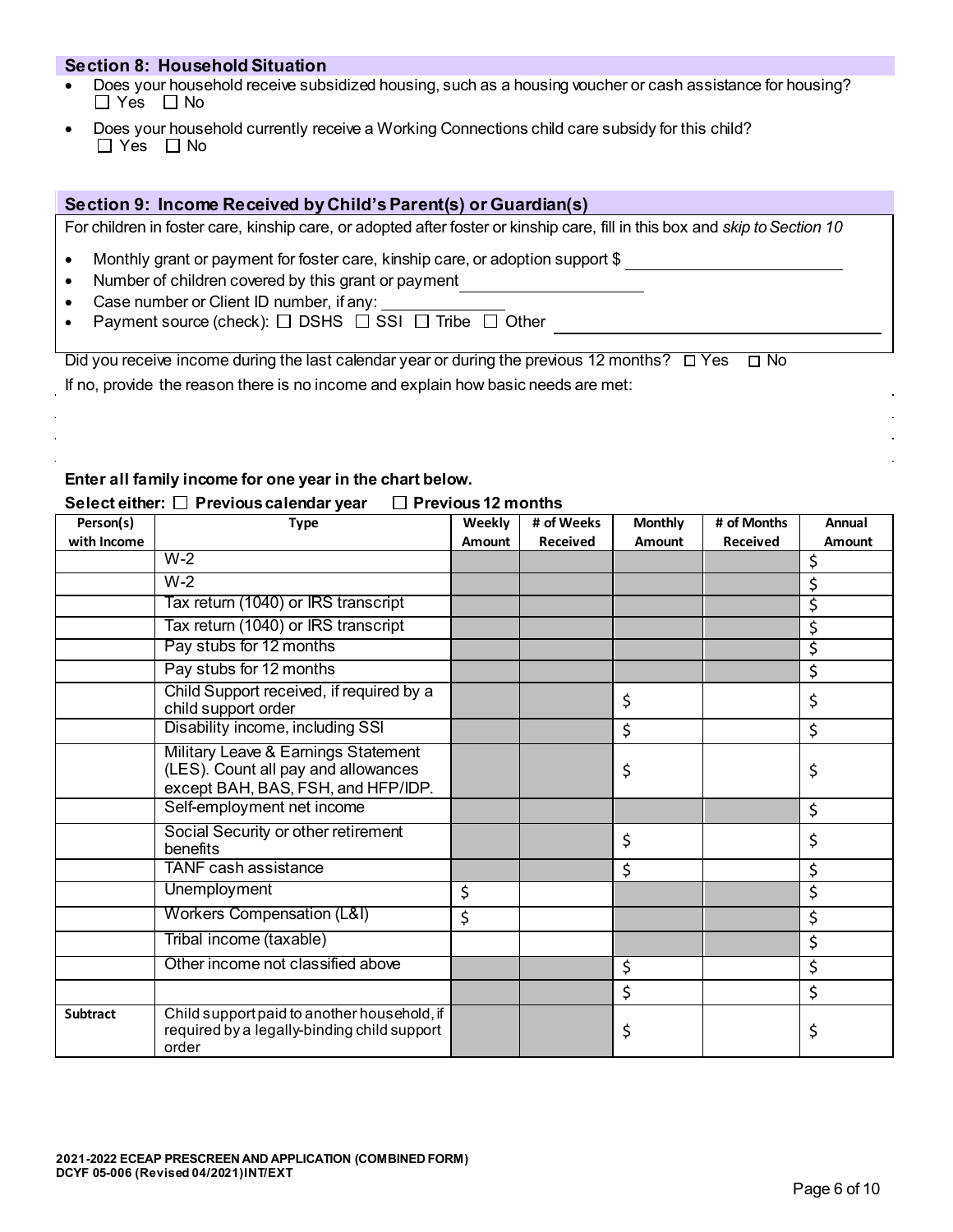|                                           | Do you still receive the income above? $\Box$ Yes<br>If no, and your circumstances have recently changed, please explain:                                                                                                                                                                                     |        |                                                  |             | $\Box$ No If yes, skip to section 10.                                                                  |                                                                                                  |  |
|-------------------------------------------|---------------------------------------------------------------------------------------------------------------------------------------------------------------------------------------------------------------------------------------------------------------------------------------------------------------|--------|--------------------------------------------------|-------------|--------------------------------------------------------------------------------------------------------|--------------------------------------------------------------------------------------------------|--|
|                                           | $\Box$ Loss of wage earner $\Box$ Divorce or separation<br>$\Box$ Loss of benefits<br>$\Box$ Health/Injury                                                                                                                                                                                                    |        |                                                  |             |                                                                                                        | $\Box$ Unplanned job loss $\Box$ Reduced work hours<br>Similar unexpected circumstance (explain) |  |
|                                           | What is your monthly income? \$                                                                                                                                                                                                                                                                               |        |                                                  |             | For which month?                                                                                       |                                                                                                  |  |
|                                           | <b>Section 10: Previous Enrollment</b>                                                                                                                                                                                                                                                                        |        |                                                  |             |                                                                                                        |                                                                                                  |  |
| $\Box$<br>$\Box$<br>$\Box$<br>П<br>◻<br>□ | This child was previously enrolled in:<br>Head Start at your agency<br>Head Start with a different agency<br>Migrant/Seasonal Head Start anywhere in WA<br>Early Head Start<br>Name of EHS Grantee:<br>Any birth to three home visiting program and toddler<br>Early ECEAP<br>Name of Early ECEAP contractor: |        |                                                  | $\Box$<br>□ | <b>ESIT-Early Support or Infants</b><br>Name of ESIT Provider:<br>state<br>Name of state and provider: | Part CIDEA Early Intervention program in another                                                 |  |
|                                           | <b>Section 11: IEP or Suspected Delay</b>                                                                                                                                                                                                                                                                     |        |                                                  |             |                                                                                                        |                                                                                                  |  |
| □                                         | This child has an Individualized Education Program (IEP)                                                                                                                                                                                                                                                      |        |                                                  |             |                                                                                                        |                                                                                                  |  |
| □                                         | This child has a diagnosed developmental delay or disability with no IEP.                                                                                                                                                                                                                                     |        |                                                  |             |                                                                                                        |                                                                                                  |  |
| □                                         | This child completed a developmental screening that recommended referral for further evaluation                                                                                                                                                                                                               |        |                                                  |             |                                                                                                        |                                                                                                  |  |
| □                                         | This child has a suspected developmental delay or disability.<br>(No IEP, diagnosis, or screening, or completed developmental screening with result, "rescreen needed".)<br>Please Describe :                                                                                                                 |        |                                                  |             |                                                                                                        |                                                                                                  |  |
|                                           | If this child has an IEP check all categories of the IEP. If not, skip to Section 12.<br>❖                                                                                                                                                                                                                    |        |                                                  |             |                                                                                                        |                                                                                                  |  |
| ப<br>$\Box$                               | Autism<br>Deaf-blindness                                                                                                                                                                                                                                                                                      | $\Box$ | Intellectual disability<br>Multiple disabilities |             |                                                                                                        | $\Box$ Specific learning disability<br>$\Box$ Speech or language                                 |  |
| $\mathbf{L}$<br>П                         | impairment<br>$\Box$<br>$\Box$<br>Orthopedic impairment<br>Developmental delay<br>Traumatic brain injury<br>Other health impairment<br><b>Emotional disturbance</b><br>$\Box$<br>$\Box$ Visual impairment<br>Hearing impairment                                                                               |        |                                                  |             |                                                                                                        |                                                                                                  |  |
|                                           | <b>IEP Start Date</b><br><b>IEP End Date</b><br>What school district issued this child's IEP?                                                                                                                                                                                                                 |        |                                                  |             |                                                                                                        |                                                                                                  |  |
|                                           |                                                                                                                                                                                                                                                                                                               |        |                                                  |             |                                                                                                        |                                                                                                  |  |
|                                           | This child will receive IEP services:<br>$\Box$ Within the ECEAP classroom only<br>$\Box$ Outside ECEAP hours                                                                                                                                                                                                 |        |                                                  |             |                                                                                                        | $\Box$ During ECEAP hours only, but outside the ECEAP classroom                                  |  |
|                                           | <b>Section 12:</b>                                                                                                                                                                                                                                                                                            |        |                                                  |             |                                                                                                        |                                                                                                  |  |
|                                           | Has this child been expelled from any early learning program or child care due to behavior? $\Box$ Yes                                                                                                                                                                                                        |        |                                                  |             |                                                                                                        | $\Box$ No                                                                                        |  |
|                                           | ECEAP serves children with behavior issues. Checking yes will not exclude your child.                                                                                                                                                                                                                         |        |                                                  |             |                                                                                                        |                                                                                                  |  |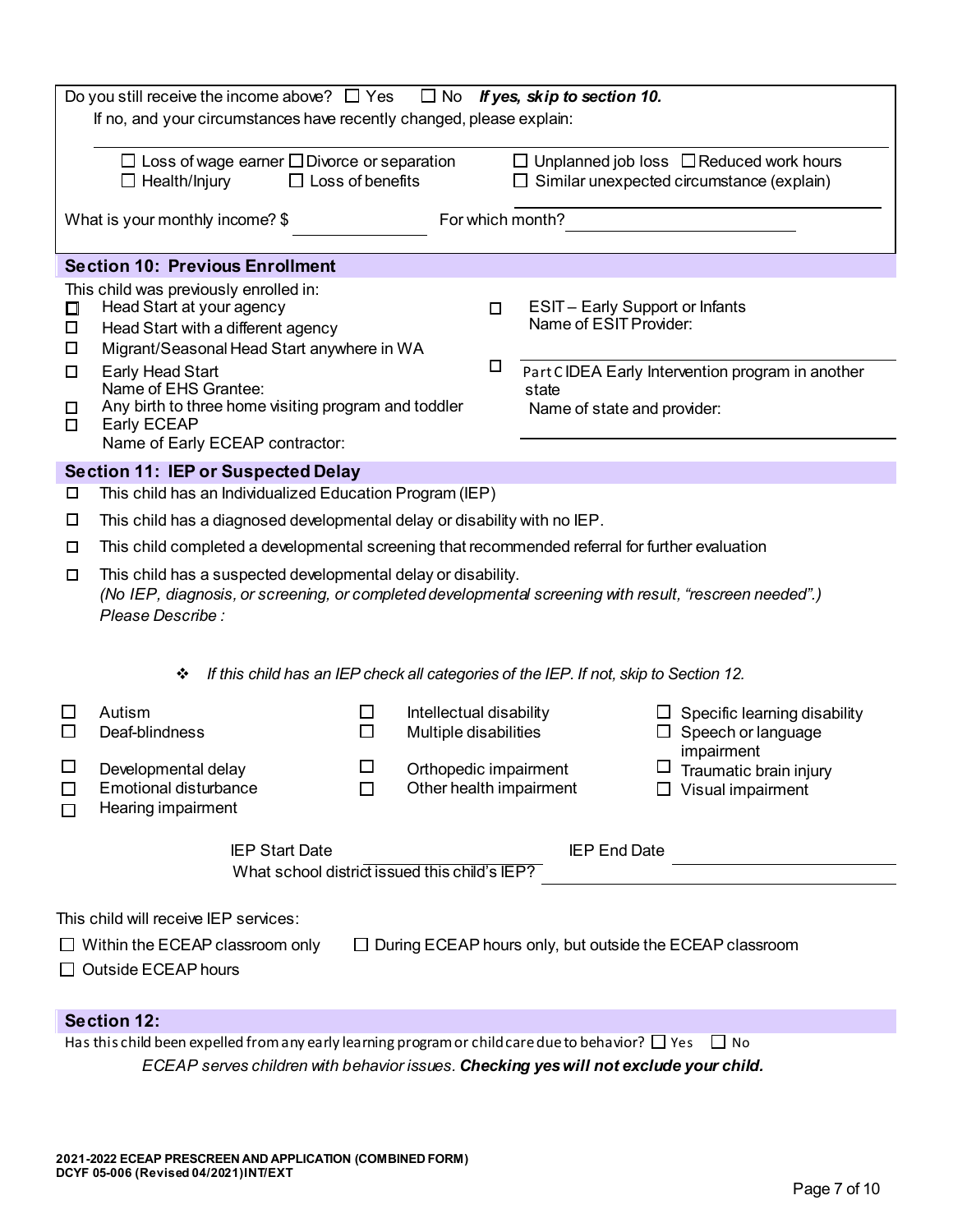| <b>Section 13: Additional Questions</b>                                                                                                                            |        |     |        |           |
|--------------------------------------------------------------------------------------------------------------------------------------------------------------------|--------|-----|--------|-----------|
| We use this information to choose the children who most need ECEAP. All responses will be kept confidential.                                                       |        |     |        |           |
| Does this child have a household family member who has a chronic physical or mental health<br>condition that:                                                      | □      | Yes | □      | No        |
| Severely impacts their ability to engage in work, school, or family life?<br>$\bullet$                                                                             |        |     |        |           |
| Moderately impacts their ability to engage in work, school, or family life?<br>$\bullet$                                                                           | □      | Yes | □      | No        |
| Does this child have a parent who was under age 18 when this child was born?                                                                                       | $\Box$ | Yes | □      | No        |
| Does this child have a parent who is a migrant or seasonal agricultural worker? (51% or more<br>of family income from agricultural work)                           | п      | Yes | $\Box$ | No.       |
| Does this child have a parent currently on active duty in the U.S. Military?                                                                                       | $\Box$ | Yes | $\Box$ | No        |
| Does this child have a parent currently a member of a National Guard unit or a Military Reserve<br>unit?                                                           | □      | Yes | □      | No        |
| Does this child have a military parent deployed currently, or within the past 12 months, or for a<br>total of 19 or more months within the child's lifetime?       | $\Box$ | Yes | $\Box$ | No        |
| Does this child have a parent who is incarcerated in jail, prison or a detention center?                                                                           | □      | Yes | $\Box$ | No.       |
| Has this child experienced the loss of a parent, such as by death, abandonment, or deportation?                                                                    | □      | Yes | □      | <b>No</b> |
| Has this child experienced the divorce or separation of their parents?                                                                                             | □      | Yes | □      | No.       |
| Has this child experienced homelessness within the last 12 months?                                                                                                 | □      | Yes | □      | No        |
| Has this child lived in a household with domestic violence, including in-utero?                                                                                    | □      | Yes | □      | No        |
| Has this child lived in a household with substance abuse, including in-utero?                                                                                      | □      | Yes | □      | No.       |
| Has this family received CPS/FAR/ICW services or been involved with law enforcement/court<br>system regarding child abuse, neglect, or sexual assault in the past? | $\Box$ | Yes | $\Box$ | No        |
| Has this child been reunited with parents after foster or kinship care in the past 12 months?                                                                      | □      | Yes | $\Box$ | No        |
| ECEAP received a professional referral for this family.                                                                                                            | □      | Yes | □      | <b>No</b> |
| If yes, which agency made the referral?                                                                                                                            |        |     |        |           |

## **Section 14: Parent Education Level – Check all that apply**

| <b>Highest level of education</b>                            | Parent/Guardian 1<br>Name $\_\_\_\$ | Parent/Guardian 2<br>Name __________ |
|--------------------------------------------------------------|-------------------------------------|--------------------------------------|
| $6th$ grade or less                                          | □                                   |                                      |
| 7 <sup>th</sup> to 12 <sup>th</sup> grade, no diploma or GED |                                     |                                      |
| High school diploma or GED                                   |                                     | $\Box$                               |
| Some college                                                 |                                     | П                                    |
| Professional certificate (includes vocational<br>schools)    |                                     |                                      |
| Associate degree                                             |                                     |                                      |

**2021-2022 ECEAP PRESCREEN AND APPLICATION (COMBINED FORM) DCYF 05-006 (Revised 04/2021)INT/EXT**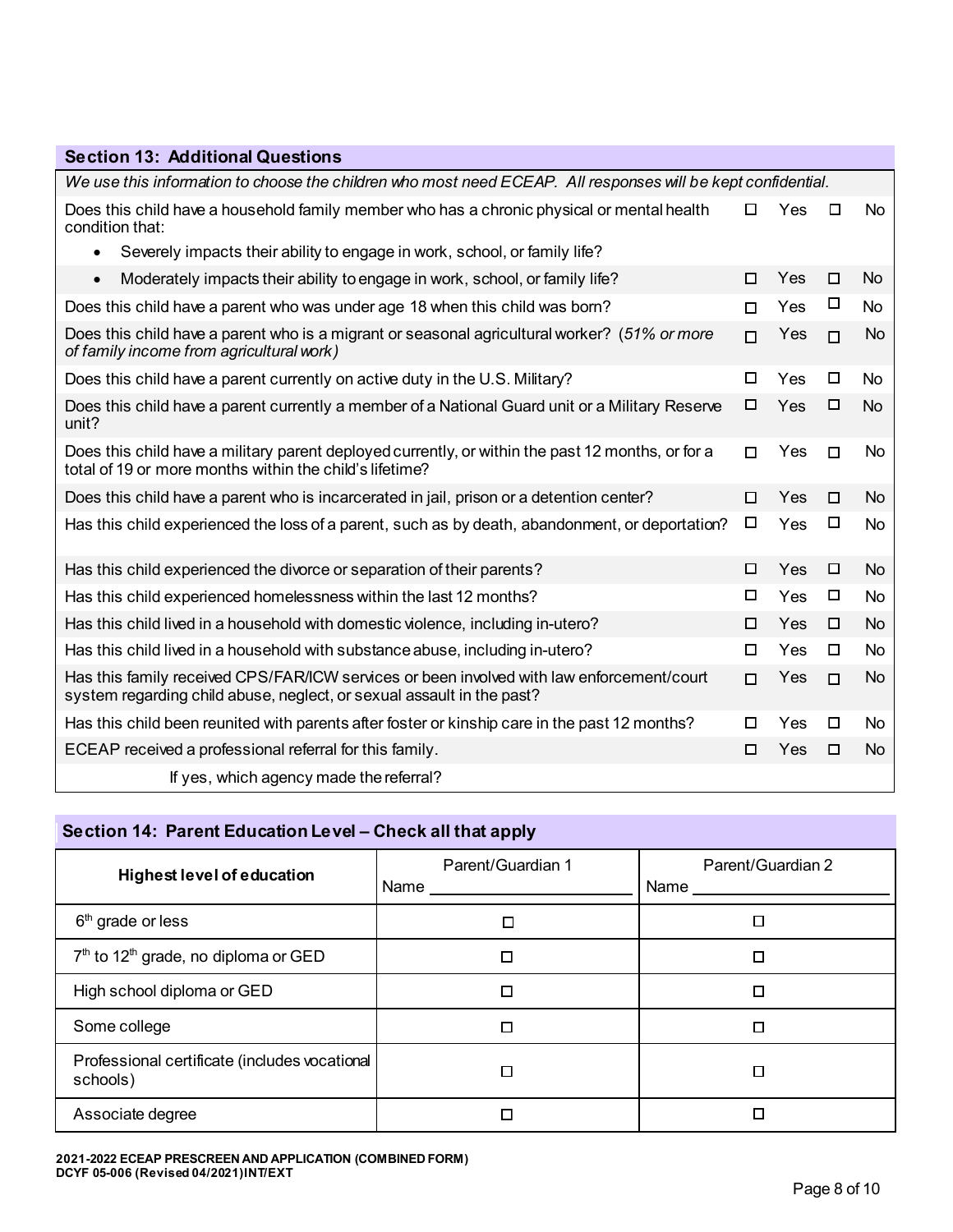| Bachelor's degree            |  |
|------------------------------|--|
| Master's degree or doctorate |  |

| Section 9: Health Information - Please attach a copy of the child's immunization record                                                                                                                                                       |        |     |                |           |              |         |  |  |  |  |
|-----------------------------------------------------------------------------------------------------------------------------------------------------------------------------------------------------------------------------------------------|--------|-----|----------------|-----------|--------------|---------|--|--|--|--|
| Does this child have a chronic physical or mental health condition that:<br>Severely impacts child development or attendance?<br>$\bullet$                                                                                                    |        | Yes |                | <b>No</b> |              | Unknown |  |  |  |  |
| Moderately impacts child development or attendance?<br>$\bullet$                                                                                                                                                                              |        | Yes |                | No        |              | Unknown |  |  |  |  |
| ❖ If yes, please describe:                                                                                                                                                                                                                    |        |     |                |           |              |         |  |  |  |  |
| Was this child born preterm (less than 37 weeks), or weigh less than 5.5<br>pounds at birth?                                                                                                                                                  |        | Yes | П              | No        |              | Unknown |  |  |  |  |
| Does this child have medical insurance or coverage?<br>Washington Apple Health for Kids/ Provider One Services Card<br>$\Box$ Military Coverage $\Box$ Private Medical Insurance $\Box$ Tribal Coverage                                       |        | Yes |                | No        |              | Unknown |  |  |  |  |
| Does this child have a regular doctor or medical clinic?<br>Name of clinic or provider:<br>٠<br>Name of medical professional:<br>$\bullet$                                                                                                    | Phone: | Yes | $\blacksquare$ | No        |              | Unknown |  |  |  |  |
| Did this child have a well-child exam within the last 12 months?                                                                                                                                                                              |        | Yes | $\mathcal{L}$  | No        |              | Unknown |  |  |  |  |
| Date of last well-child exam before applying for ECEAP:<br>❖                                                                                                                                                                                  |        |     |                |           | Date Unknown |         |  |  |  |  |
| Does this child have dental insurance or coverage?<br>Washington Apple Health for Kids/ Provider One Services Card<br>Military Coverage $\Box$ Private Dental Insurance $\Box$ Tribal Coverage<br>$\Box$ ABCD (not available in all counties) |        | Yes | ΙI             | <b>No</b> |              | Unknown |  |  |  |  |
| Does this child have a regular doctor or dental clinic?<br>Name of clinic or provider:<br>Name of dental professional:<br>٠                                                                                                                   | Phone: | Yes |                | No        | $\mathbf{I}$ | Unknown |  |  |  |  |
| Did this child have a dental screening within the last 6 months?                                                                                                                                                                              |        | Yes | l 1            | <b>No</b> |              | Unknown |  |  |  |  |
| Date of last dental screening before applying for ECEAP:                                                                                                                                                                                      |        |     |                |           | Date Unknown |         |  |  |  |  |